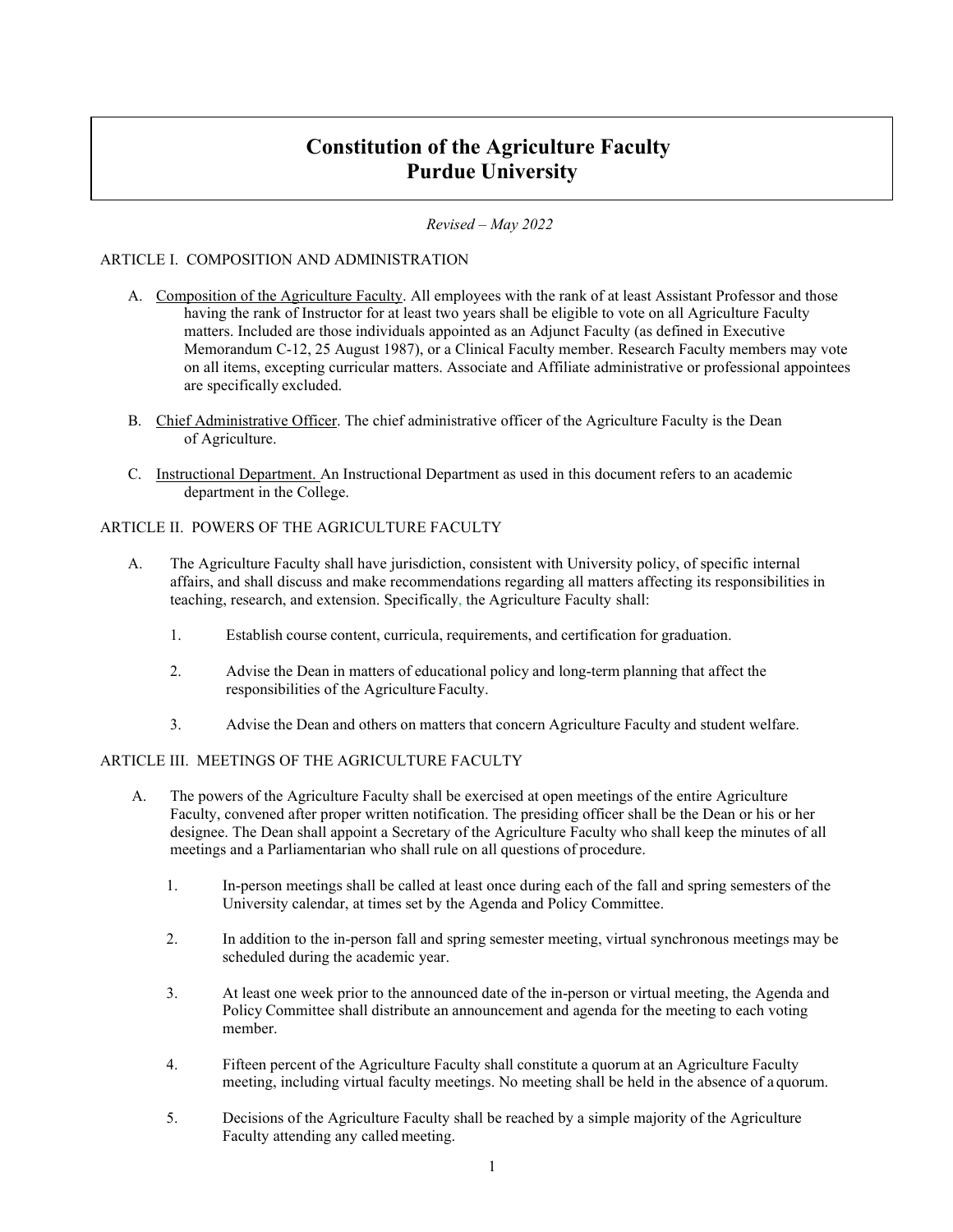- a. Voting will be by secret ballot if requested by any Agriculture Faculty member present.
- b. A mail or electronic vote by the Agriculture Faculty shall be conducted on any issue if requested by any voting Agriculture Faculty member and approved by one-fifth of the members present. Issues in all mail or electronic ballots shall be decided by a majority of the votes cast.
- 6. To encourage informed and efficient discussion of Agriculture Faculty business, only items appearing on the distributed agenda may be acted upon at an in-person or virtual meeting, unless consent is voted by three-fourths of the members present. Written reports submitted for information only, even though not requiring immediate Agriculture Faculty action, shall whenever possible be distributed in advance of the meeting, and be noted on the agenda for question and discussion only. Any Agriculture Faculty member may introduce, for discussion only, any item not on the agenda at the appropriate time during regularly scheduled Agriculture Faculty meetings.
- 7. The minutes of each Agriculture Faculty meeting shall be distributed to each Agriculture Faculty member within 10 days after the meeting, and to the Offices of the President, Vice-Presidents, Deans, and Directors.
- 8. Special meetings, including virtual meetings, may be called either by the Dean or by the Agenda and Policy Committee, or upon written request to the Agenda and Policy Committee by 10 or more Agriculture Faculty members. At these meetings, the same rules of agenda and procedure shall apply as at in-person meetings.
- 9. Emergency meetings, including virtual meetings, of the Agriculture Faculty may be called by the Dean or his or her designee in consultation with a representative of the Agenda and Policy Committee by verbal notification of each Department Head and Administrative Office at least two hours before such an emergency meeting is to be convened. Regular rules of procedure shall apply except that such emergency meetings may consider and take appropriate action on emergency issuesonly.

## ARTICLE IV. COMMITTEES OF THE FACULTY OF AGRICULTURE

- A. The committees of this Agriculture Faculty include the following: Area Promotions Committee, Standing Committees of the Agriculture Faculty, Ad Hoc Committees of the Agriculture Faculty, and Administrative Committees. The Dean shall distribute annually to all Agriculture Faculty members a list giving the membership of all committees of these types.
	- *1.* Area Promotions Committee. This committee shall receive and act upon the recommendations of the Primary Committees in Agriculture in the regular promotions procedure of the University. Membership of this committee shall include the Dean of Agriculture who shall be the non-voting Chairperson and call the meetings, the Associate Dean of Academic Programs, the Associate Dean of Purdue Extension, the Associate Dean of Agricultural Research and Graduate Education, the Associate Dean of International Programs, and the Associate Dean of Multicultural Programs; all these units are in the College of Agriculture. Membership also includes Instructional Department Heads, and Agriculture Faculty Representatives (as described hereafter in Article IV) of the departments that normally generate promotions. A quorum of this committee shall consist of seven-eighths of its membership with at least one-third of those present being Agriculture Faculty representatives. Absentee ballots shall not be permitted. This committee will carry out its functions in agreement with the West Lafayette Campus Promotion and Tenure Policy.
		- a. Eligibility to serve as an Agriculture Faculty representative of this committee shall be limited to tenured Full Professors in Agriculture who do not have major administrative responsibilities.
		- b. The Agriculture Faculty of each department shall elect one eligible Agriculture Faculty representative to the committee according to the following procedures.
			- i. Candidates shall be nominated at an open meeting of the Agriculture Faculty of the department.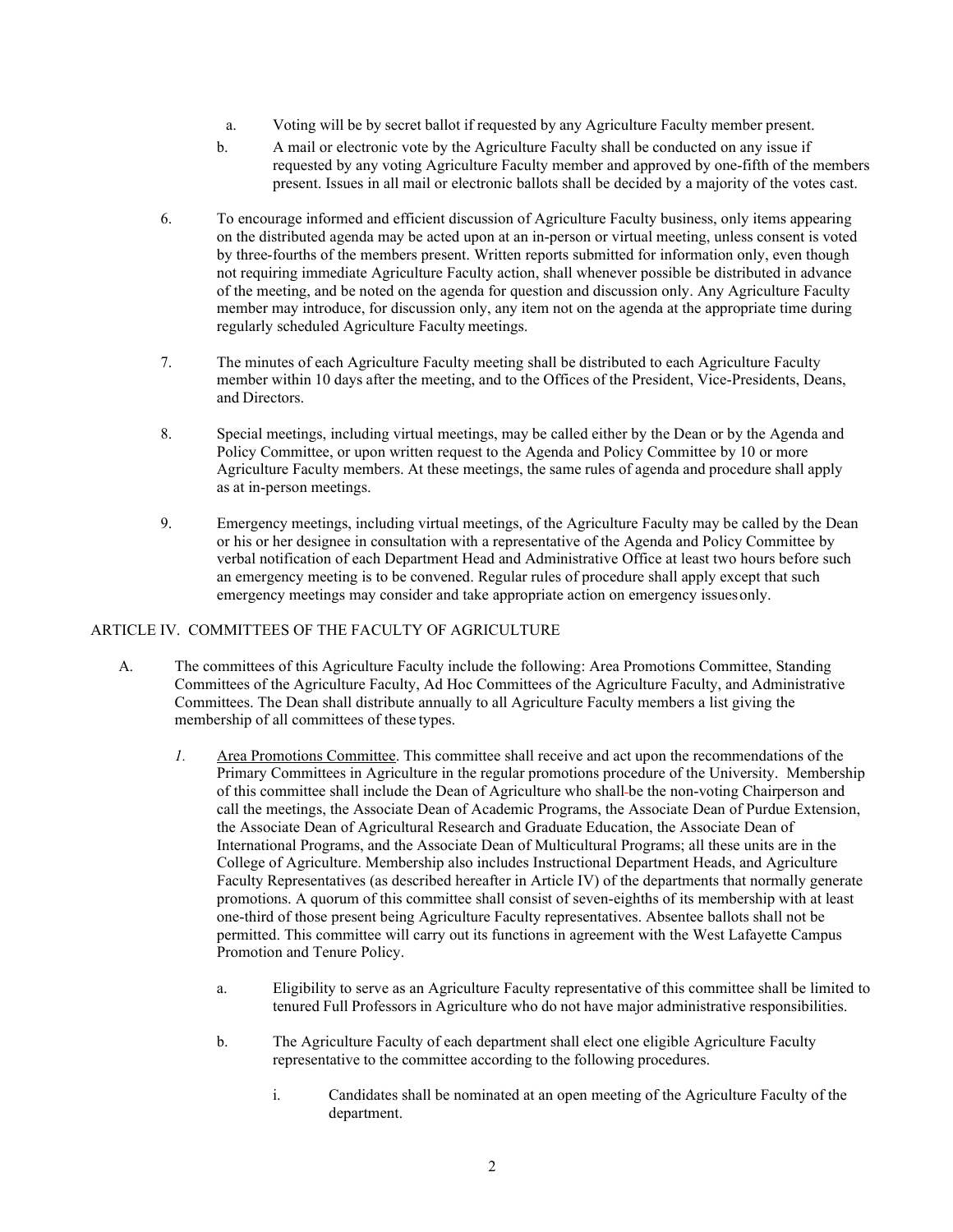- ii. Each nominee must express willingness to serve if elected.
- iii. Elections shall be by written ballot in which all members of the Agriculture Faculty (as defined in Article I, A) in residence of a department have an opportunity to vote.
- iv. To be elected, a candidate must receive a majority of ballotscast.
- v. Elections shall be concluded before July 1 of the year in which the term of service on the committee begins.
- c. The regular term of service for Agriculture Faculty representatives shall be three years, with approximately one-third of the apportionment elected each year according to a rotation schedule among the departments. The Agenda and Policy Committee shall be empowered to establish details of the rotation schedule and to make adjustments in this schedule if necessitated by a change in the number of departments. Each regular term of service shall begin July 1. There shall be no restrictions on consecutive terms ofservice.
- d. An Agriculture Faculty representative who is unable to complete the term of service or who is unable to participate in the affairs of the Area Promotions Committee shall be replaced by the department represented. Procedures for filling such unexpired terms or temporary vacancies on the Committee shall be the same as for the election to a full term, except for the time of election.
- 2. Standing Committees of the Agriculture Faculty. Such committees shall deal with policy or action matters of continuing concern to the Agriculture Faculty. They shall be established or terminated only under the provisions of the constitution.
	- a. Terms of membership on all Standing Committees shall commence one month prior to the last official day of the spring semester unless otherwise specified. Before the last official day of the spring semester, the newly elected Chairperson shall provide the Secretary of the Agriculture Faculty with a list of the officers of his or her committee. Members of Standing Committees shall be elected prior to March 1 in an open meeting of each department, unless otherwise specifically stated. No Department Head shall be elected toserve.
	- b. Unless otherwise specifically stated, terms of membership shall be three years for elected members, with one-third of the members newly elected each year. Unless otherwise stated, no member shall be eligible for immediate re-election after completion of a full-term.
	- c. Excepting the Grade Appeals Committee, a Chairperson shall be elected annually in a meeting held no later than the last official day of the spring semester or May 1, whichever is earlier, by majority vote of the newly elected and continuing voting members. The organizational meeting shall be called and chaired by the retiringChairperson.
	- d. Each committee has the responsibility for organizing itself, establishing a frequency for conducting business commensurate with achieving stated objectives in each area.
	- e. At least once each academic year, committee Chairpersons shall review with committee members those sections of the constitution and/or university policies on standing committees that apply to the activities of that committee.
	- f. Each committee mayappoint such sub-committees as it deems necessary.
	- g. Each Standing Committee shall submit annually a written report to the Agriculture Faculty.
		- i. Agenda and Policy Committee. The functions of this committee shall be to maintain liaison between the administrative officials of Agriculture and the Agriculture Faculty, and to guide the Agriculture Faculty in the efficient exercise of its powers.
			- A. Schedule, announce, and prepare the agenda for Agriculture Faculty meetings in cooperation with the Dean.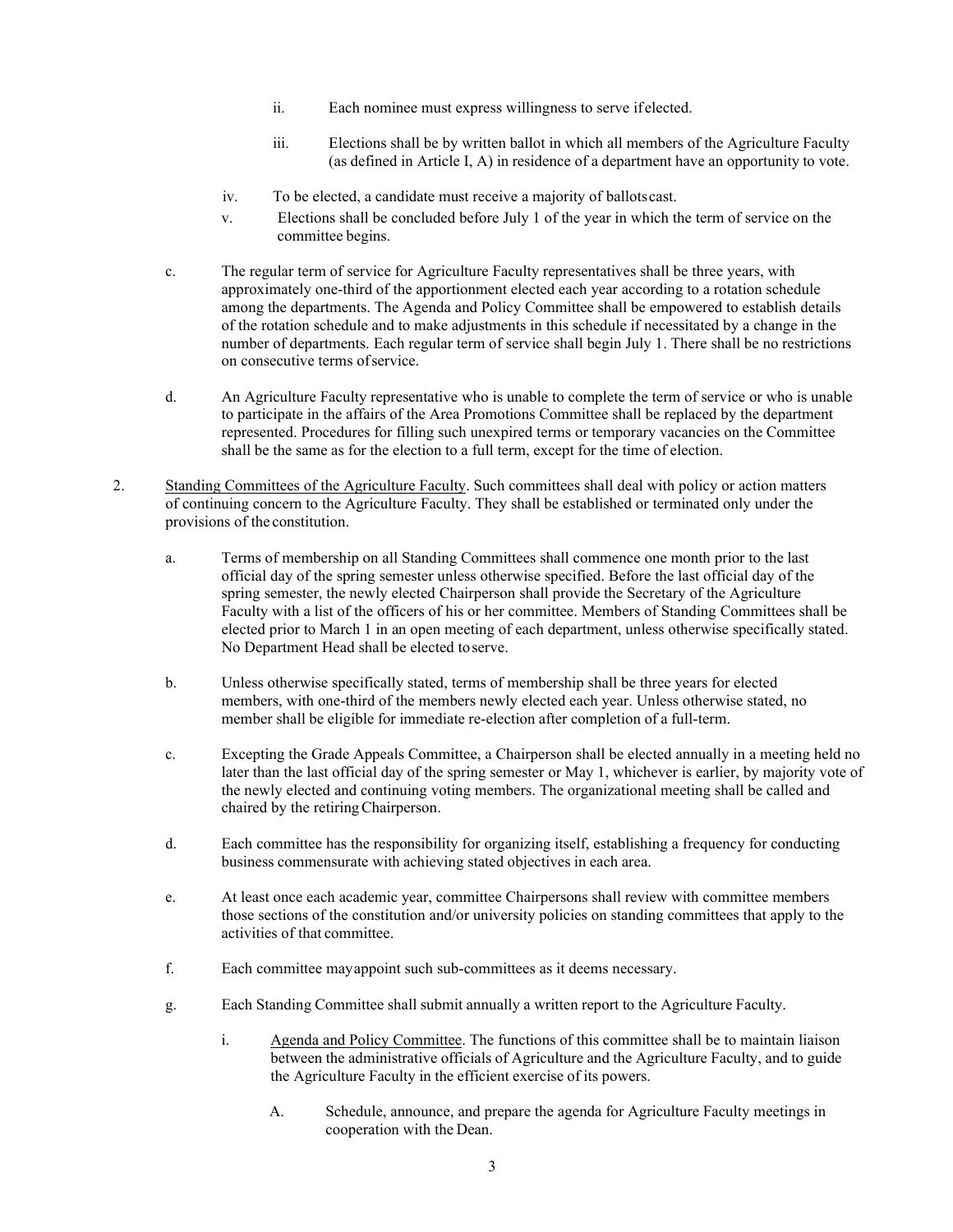- B. Identify problems and counsel the Dean on policy matters of concernto the Agriculture Faculty.
- C. Provide for periodic reports to the Agriculture Faculty from the Dean and the major administrative officers in the areas of teaching, research, and extension.
	- D. Act as a committee on committees: conduct the election of Senate representatives from Agriculture; and coordinate the activities of other standing committees of the Agriculture Faculty.
	- E. The membership of the Agenda and Policy Committee shall consist of a voting representative from each Instructional Department and the Chairperson of the Senate representatives from Agriculture. The Dean, or his or her designee, and the Secretary of the Agriculture Faculty shall serve as non-voting members of the committee.
- ii. Curriculum and Student Relations Committee (CSRC)**.** The functions of this committee shall be to coordinate and evaluate on a continuing basis the course work, curricula, and teaching offered by the Instructional Departments of the College of Agriculture; to examine and make recommendations to the assembled Agriculture Faculty on proposed changes in course work, curricula, and degree requirements; and to ensure prompt attention to educational problems of students. The CSRC may make final decisions on the following items and report to assembled Agriculture Faculty: 1) change in course title; 2) expiration of a course; 3) change in course number; 4) Registrar designation of a course (course type); 5) change in requisites; and 6) crosslisting courses; including changes to the Plan of Study to reflect the above. Decisions from the Committee on these items must be unanimous, and any of the above may be sent to the assembled Agriculture Faculty at the discretion of the Committee.

Membership of this committee shall be one representative from each Instructional Department. The Agriculture Faculty representative to the university Undergraduate Curriculum Council shall serve as an ex officio, non-voting member. *Pro-tempore* members may be appointed by the Dean to give recognition to interdisciplinary and other programs. The Associate Dean of Academic Programs or his or her designee; the Senior Assistant Director of Academic Programs; and the Associate Dean of Agricultural Research and Graduate Education or his or her designee shall serve as *ex officio* members. One undergraduate student and one graduate student shall serve as non-voting members. Student members shall be randomly selected by the Secretary of the Agriculture Faculty from a pool of one undergraduate student and one graduate student nominated by the Department Head fromeach Instructional Department.

- iii. Grade Appeals Committee. The function of this committee is to provide recourse to a student who believes that an inappropriate grade has been assigned as a result of prejudice, caprice, or other improper conditions such as mechanical error, or assignment of a grade inconsistent with those assigned other students. Additionally, a student may challenge the reduction of a grade assigned for his/her alleged dishonesty.
	- A. This committee shall consist of three members of the instructional Agriculture Faculty; two students, undergraduate or graduate, corresponding to the status of the appellant; and a non-voting Chairperson. The Chairperson will be an Assistant or Associate Dean appointed by theDean.
		- 1. Faculty membership of this committee shall be randomly selected by the Chairperson of the Agenda and Policy Committee from a pool consisting of one Agriculture Faculty member elected annually from each Instructional Department. Three members will be selected as regular members and all others in the pool shall serve as alternate members. No member shall serve more than two consecutiveterms.
		- 2. Student membership shall consist of two undergraduate students and two graduate students. In addition, there will be nine alternates from each category selected to be used as necessary.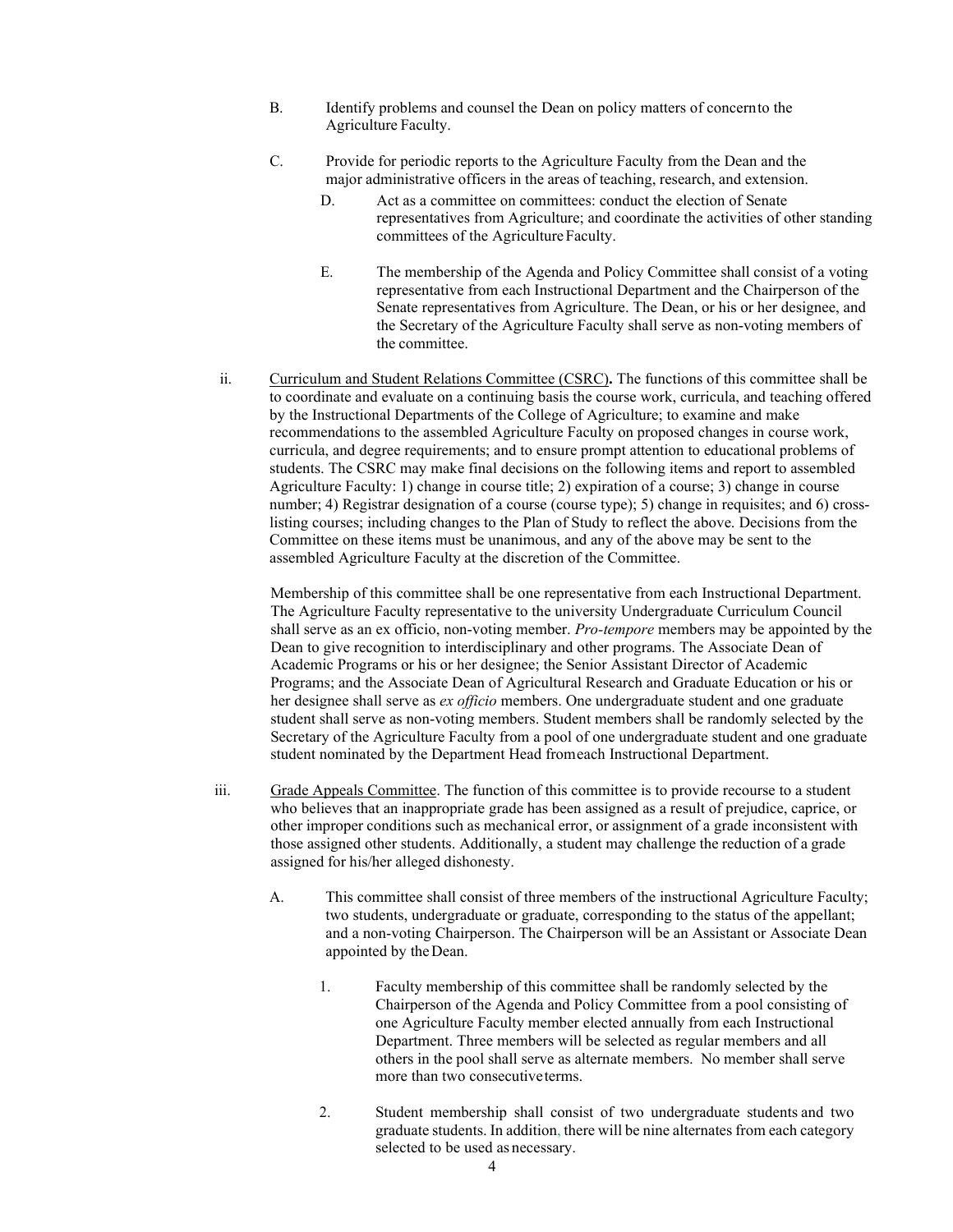Undergraduate student members shall be selected in a random fashion from a pool of students nominated by the Department Head from each Instructional Department. Annually, one undergraduate student is to be nominated by the Department Head from each Instructional Department. Before the last day of the spring semester, the Secretary of the Agriculture Faculty in consultation with the Chairperson of the Agenda and Policy Committee, shall randomly select two undergraduate students from the pool and convey their names to the Chairperson of the GradeAppeals Committee. The remaining undergraduate students in the pool shall be considered alternate members of the committee to serve as necessary.

Graduate student members shall be selected in a random fashion from a pool of students from each Instructional Department. Annually graduate students from each Instructional Department shall elect one graduate student from their Instructional Department to serve in the pool for a one-year period. Before the last official day of the spring semester, the Secretary of the Agriculture Faculty in consultation with the Chairperson of the Agenda and Policy Committee shall randomly select two graduate students from the pool and convey their names to the Chairperson of the Grade Appeals Committee. The remaining graduate students in the pool shall be considered alternate members of the committee to serve as necessary.

- 3. Ad Hoc Committees of the Agriculture Faculty. Such committees shall deal with policy or action matters not delegated to an established standing committee and unlikely to require continuing attention. Such committees shall be established by the Dean or by vote of the Agriculture Faculty. Unless otherwise provided, such committees shall function by the following rules:
	- a. Size, membership, and leadership of these committees shall be determined by the Dean, in consultation with the Agenda and PolicyCommittee.
	- b. Such committees shall make a written report and final recommendations to the Agriculture Faculty.
	- c. Membership shall extend for the duration of the committee, and the committee shall be disbanded upon acceptance of its report.
- 4. Administrative Committees upon which Agriculture Faculty Members Serve. Such committees shall deal with regular tasks of administering the established responsibilities of the subdivisions within Agriculture. Proposals for major changes in activities or policies stemming from these committees will be reported to the Agriculture Faculty. Except when otherwise provided, these committees shall be established by the Dean after consultation with appropriate members of the College leadership team, Agenda and Policy Committee, and/or members of the Agriculture Faculty to determine the need, membership, terms of service, leadership, and reporting requirements.

## ARTICLE V. REPRESENTATION TO THE UNIVERSITY SENATE

- A. Responsibilities. The Senators from Agriculture shall be responsible for regular participation in the activities of the University Senate, for communicating to the Faculty of Agriculture and its subdivisions the direction of Senate actions and deliberations, and for transmitting viewpoints and discussions of their Agriculture Faculty to the University Senate.
- B. Election Procedure.
	- 1. The Agriculture Faculty shall elect the number of Senators apportioned to Agriculture. Terms of office shall be three years, with approximately one-third of the apportionment elected each year prior to February 1. Senators may serve only two successive terms.
	- 2. Each Instructional Department shall have at least one, but no more than two, Agriculture Faculty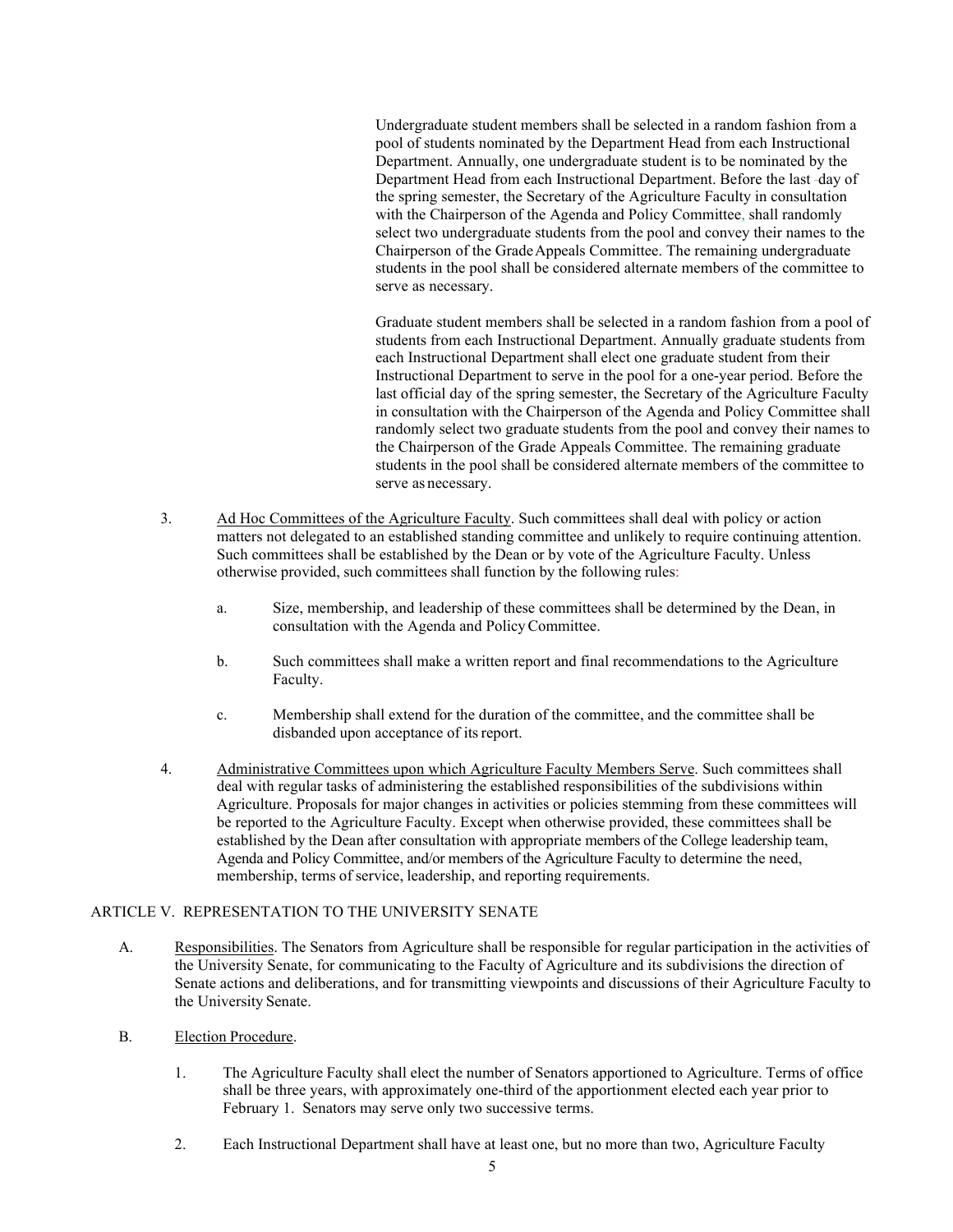serving as Senators.

- 3. Each Instructional Department shall elect one Agriculture Faculty member (as defined in Article I, A) to serve as its Senator according to the following procedures:
	- a. Candidates must be nominated at an open meeting of thedepartment.
	- b. Nominees must state their willingness to serve after reviewing Senate rules of operation and attendance.
	- c. Elections shall be by secret ballot in which all members of the Agriculture Faculty in residence of a department have an opportunity to vote.
	- d. To be elected, a candidate must receive a majority of ballotscast.
- 4. In addition to the Senators elected as departmental representatives, Senators-at-large shall be elected and so designated by the Agriculture Faculty to fill the remaining number of Senate vacancies assigned to Agriculture.
	- a. Each department eligible to elect a Senator may submit only one nominee for Senator-at-large. Such nominees will be selected by the departments in a manner identical to regular Senators. Nominees will be forwarded to the Secretary of the Agriculture Faculty.
	- b. Election of Senators-at-large shall be by mail or electronic ballot of the entire Agriculture Faculty. Ballots shall contain names of all candidates in random order. Each Agriculture Faculty member may cast votes equal to but not to exceed the number of Senate vacancies to be filled. That number of candidates receiving the most votes shall beelected.
	- c. The number of votes cast for each candidate shall be filed with theDean.
- 5. Immediately following each annual election, all Senators from Agriculture shall meet at the call of the Dean and elect a Chairperson. The Chairperson shall act as a spokesperson for the delegation and shall serve on the Agenda and PolicyCommittee.
- 6. Senators unable to complete their terms or unable to attend Senate meetings for periods of one regular semester or more shall be replaced. Replacement for shorter periods of absence shall be at the option of the Senator in question or the department represented. In either case, the replacement of a Senator shall be for the duration of the unexpired term. Senators who are aware of the forthcoming need for their replacement should notify the Chairperson of the Agenda and Policy Committee.
	- a. To replace Senators elected under B.3 above, the department represented shall elect a replacement (according to the procedures of B.3) upon request by the Chairperson of the Agenda and Policy Committee.
	- b. Senators-at-large shall be replaced by the Agenda and Policy Committee from the most recent list of candidates filed under Article V, B.4, above. Candidates not previously elected shall be considered alternates, in the order of votes received. Should a second replacement be required, or should the first alternate be unavailable, the second alternate would be selected, etc.

## ARTICLE VI. AMENDMENTS TO THE CONSTITUTION

- A. Initiation of Amendments. An amendment to this constitution may be initiated by two-thirds vote of the Agenda and Policy Committee, or by written petition signed by 10 members of the Faculty of Agriculture to the Agenda and Policy Committee.
- B. Ratification. Any properly initiated amendment petition shall be placed on the agenda of the next regular or special meeting of the Agriculture Faculty for discussion. At such a meeting, any proposed amendment may be further amended by a two-thirds vote of those in attendance. Thereafter, it shall be submitted to a mail or electronic ballot of the entire Agriculture Faculty, in which a favorable vote by a majority of those voting shall be necessary for ratification.